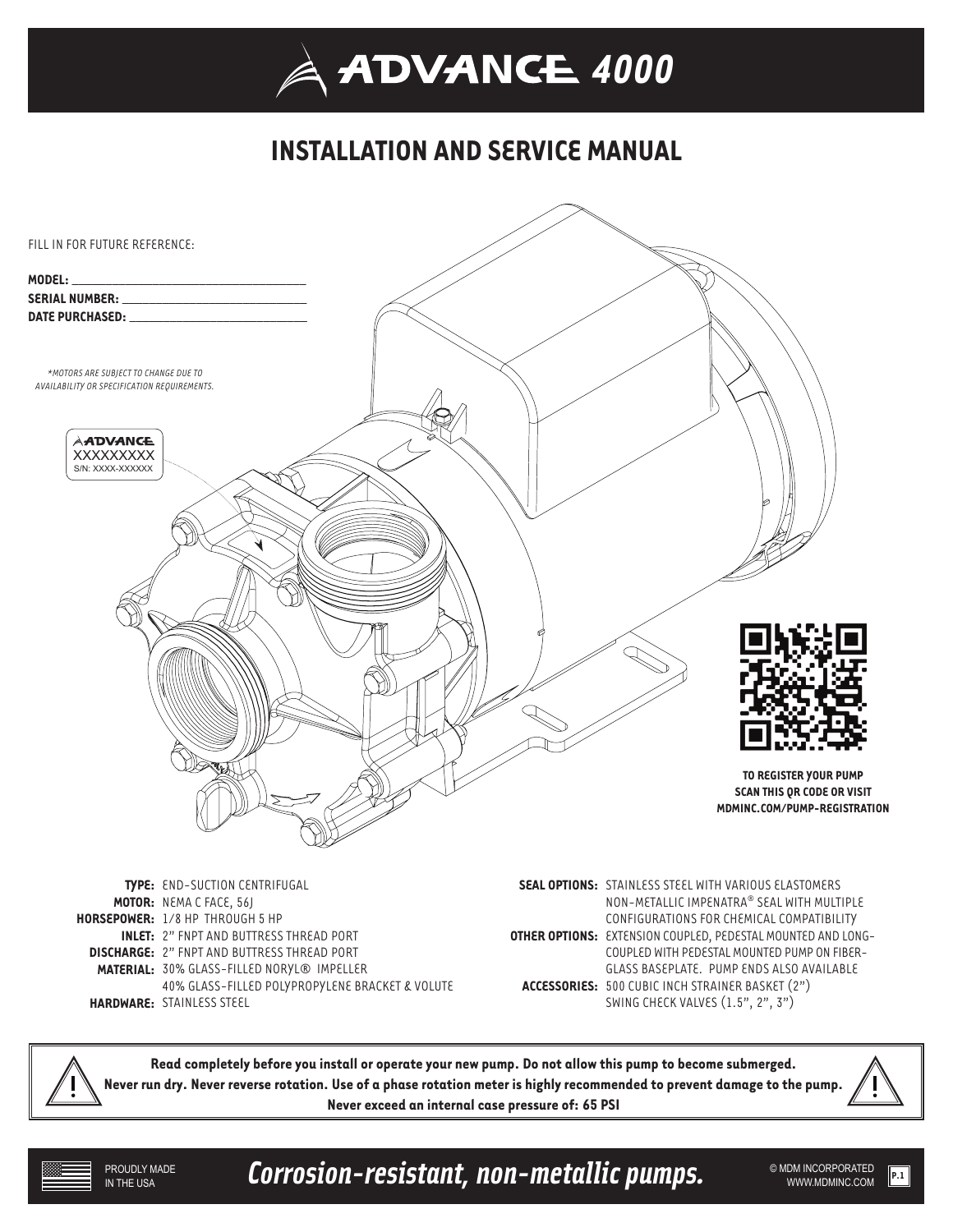# *4000*

We congratulate you on your choice of the Advance 4000 Centrifugal Pump. It has been carefully designed using the advantages of today's technology and carefully constructed to give you the dependability of yesterday. To insure proper performance, we urge you to carefully follow the instructions in this manual. If you have any questions, please call your supplier for assistance or visit www.mdminc.com/support.

## **INSTALLATION**

### **PLEASE READ CAREFULLY. WHEN PROPERLY INSTALLED THE ADVANCE PUMP WILL PROVIDE DEPENDABLE TROUBLE-FREE SERVICE.**

- 1. Locate the pump as near the fluid source as possible. A flooded suction situation is preferred.
- 2. Mount motor base to a secure, immobile foundation.
- 3. Use only plastic fittings on both the intake and discharge ports. Seal pipe connections with Teflon® paste. These fittings should be self-supported and in neutral alignment with each port (i.e. Fittings must not be forced into alignment which may cause premature line failure or damage to the pump volute).
- 4. Never restrict the intake. Keep both input and discharge lines as free of elbows and valves as possible. Always use pipe of adequate diameter. This will reduce friction losses and maximize output.





## **WARNING: ALWAYS SHUT OFF ELECTRICAL POWER BEFORE INSTALLATION AND / OR SERVICING THIS PUMP.**

ALL ELECTRICAL WIRING SHOULD MEET STATE AND LOCAL ORDINANCES. IMPROPER WIRING MAY NOT ONLY BE A SAFETY HAZARD BUT MAY PERMANENTLY DAMAGE THE MOTOR AND/OR PUMP. 230V 50 HZ MOTORS AVAILABLE - CONTACT YOUR SUPPLIER FOR INFORMATION.



## **ELECTRICAL HOOK-UP**

- 1. Check that supply voltages match the motor's requirements.
- 2. Check motor wiring and connect, according to instructions on motor, to match supply voltage.
- 3. For 3 phase motors, verify phase rotation with rotation meter. Incorrect rotation can cause serious damage to pump and/or motor. MDM Incorporated does not recommend checking rotation by quickly switching power on and off because serious damage can occur.
- 4. Power cord should be protected by conduit or by cable and be of proper gauge. It should be no longer than necessary.
- 5. Power should be drawn directly from a box with circuit breaker protection or with a fused disconnect switch.

Corrosion-resistant, non-metallic pumps. WE ADM INCORPORATED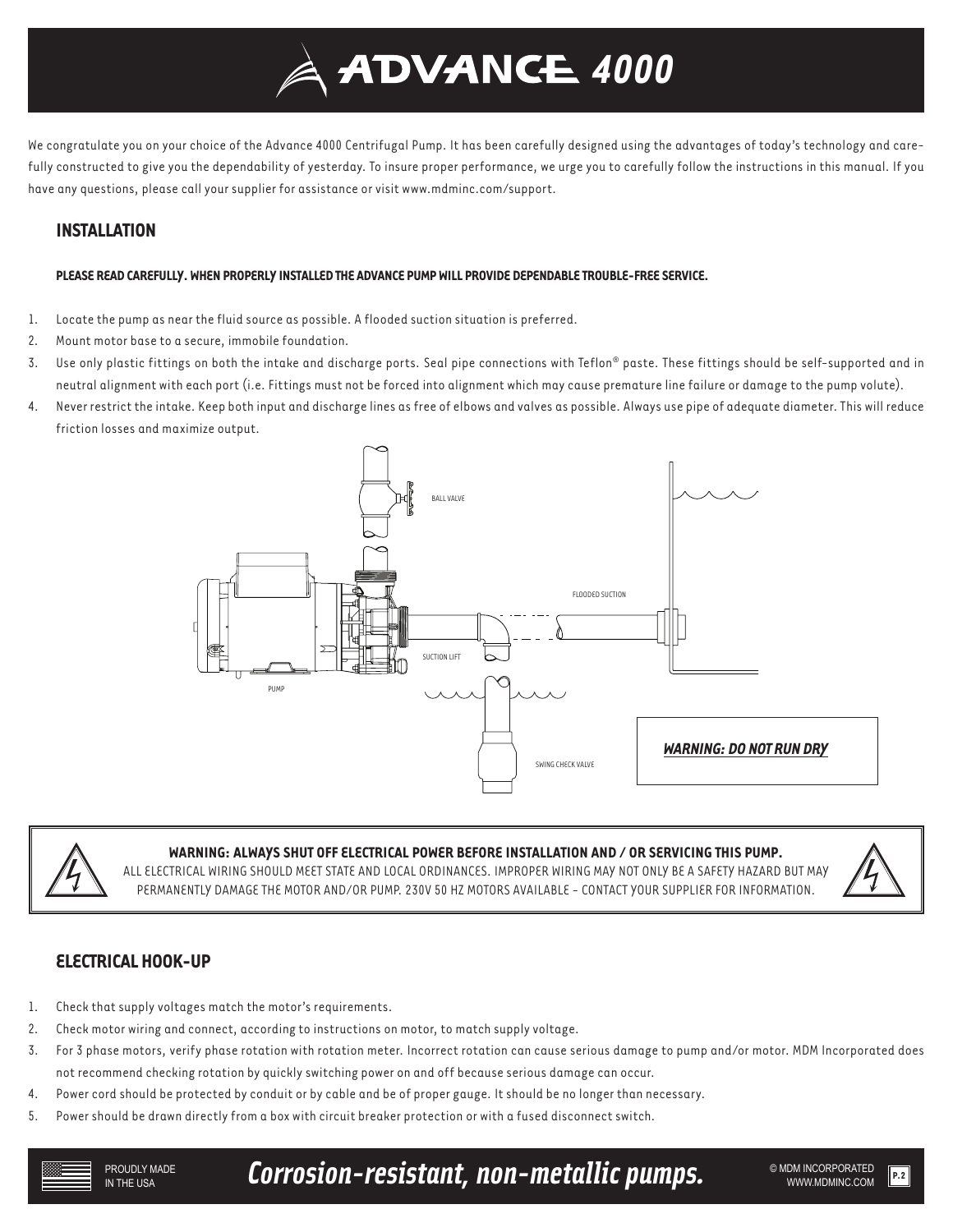## *4000*

## **PUMP END ASSEMBLY**

- 1. Electrically connect the motor so that the impeller will rotate counterclockwise when facing the pump with the motor toward the rear. **Warning:** Incorrect rotation will damage the pump and void the warranty. For 3 Phase Power: Electrically check rotation of impeller with volute disassembled from bracket If pump end is assembled and rotation is incorrect, serious damage to pump end assembly can occur even if the switch is "quickly bumped." If rotation is incorrect, simply exchange any two leads.
- 2. Clean and inspect all pump parts (0-ring, seal seats, motor shaft, etc.).
- 3. Apply sealant to the bracket bore ID wall and around the seal case follow sealant mfg. instructions. We recommend using Gasgacinch®, Permatex® or 3M® 1300L. Silicone sealant can also be used for seals with metallic casings (not for Impenatra® seal).
- 4. Press seal head into bracket using a tool that is 1.5'' (38mm) in width that will apply pressure to the seal case shoulder. **Warning:** Do not apply pressure to the carbon or silicon carbide seal head.
- 5. **Step A:** Place slinger (rubber washer) over motor shaft. **Step B:** Mount bracket to motor using four M bolts supplied using a 9/16" (15mm) ratchet wrench. **Step C:** Tighten bolts in a cross pattern to 60 in-lbs.
- 6. **Step A:** Carefully, lubricate the seal seat elastomer OD and impeller hub ID with water. **Step B:** Press the seal seat into the impeller hub making certain that the ceramic is in evenly - the sealing surface should be parallel with the impeller hub.
- 7. Carefully lubricate carbon-graphite and ceramic sealing surfaces with clean water. **Warning:** Do not use silicon lubricants or grease.
- 8. **Step A:** Thread impeller onto shaft and tighten! If required, remove motor end-cap and use a screwdriver on the back of motor shaft to prevent shaft rotation while tightening. Step B: Replace motor end cap.
- 9. **Step A:** Seat large O-ring in volute O-ring channel. **Step B:** Assemble volute to bracket with the 1/4-20 x 2 ¾" hex cap screws, washers and nuts using two (x2) 7/16" (12mm) ratchet wrenches. **Step C:** Tighten in a cross pattern (60 in-lbs).
- 10. Install drain plug with its O-ring in volute drain hole.
- 11. Before operating pump, allow a proper cure time for the sealant used in step 3.

#### TOOLS & MATERIALS



| QTY            | <b>TOOLS / MATERIALS</b>                 | <b>USAGE</b>                       |
|----------------|------------------------------------------|------------------------------------|
| 1              | 9/16" (15MM) WRENCH                      | TIGHTEN BRACKET BOLTS              |
| $\overline{c}$ | 7/16" (12MM) WRENCH                      | TIGHTEN VOLUTE BOLTS               |
| $\mathfrak{p}$ | 1/2" (13MM) WRENCH ** FOR 3000'S         | <b>TIGHTEN BOLTS</b>               |
| 1              | <b>FLATHEAD SCREWDRIVER</b>              | HOLD SHAFT IN PLACE                |
| 1              | PLIFRS                                   | HOLD SHAFT IN PLACE                |
|                | ROLL OF PAPER TOWELS                     | CLEAN HANDS AND PARTS              |
| 1              | <b>BOX OF LINT FREE TISSUE</b>           | CLEAN SEAL FACE SURFACES           |
| 1              | CAN / TUBE GASGACINCH®, SILICONE SEALANT | FOR SEAL INSTALLATION              |
| 1              | BOTTLE OF LUBRICANT, P-80, 3N1 OIL       | FOR SEAT INSTALLATION              |
| 1              | BOTTLE OF RUBBING ALCOHOL                | CLEAN SEAL FACE SURFACES           |
| I.             | ARBOR PRESS                              | 1. TO PRESS SEAL INTO BRACKET      |
|                |                                          | 2. PRESS SEAT INTO IMPELLER        |
| 1              | **HAMMER/ MALLET                         | ** IF ARBOR PRESS IS NOT AVAILABLE |
| I.             | CHAMFERING TOOL                          | 1. CHAMFER IMPELLER BORE EDGE      |
|                |                                          | 2. CHAMFER BRACKET BORE EDGE       |



| NO. | <b>DESCRIPTION</b>                                        |
|-----|-----------------------------------------------------------|
| 1   | DRAIN PLUG                                                |
| 2   | O-RING (DRAIN PLUG)                                       |
| 3   | VOLUTE                                                    |
| 4   | LARGE 0-RING                                              |
| 5   | <b>IMPELLER</b>                                           |
| h   | MECHANICAL SEAL                                           |
| 7   | <b>BRACKET</b>                                            |
| 8   | <b>SLINGER</b>                                            |
| 9   | (7) P-BOLT, (7) PUMP NUT,<br>$(14)$ WASHER, $(4)$ *M-BOLT |
|     |                                                           |



## **DISASSEMBLY**

- 1. **Step A:** Shut off power to motor before disconnecting any electrical wiring from the back of the motor. **Step B:** Remove drain plug to drain or empty out pump
- 2. Disassemble volute from bracket by removing the seven 1/4" 20 x 2 3/4" hex cap screws with a 7/16" (12mm) wrench.
- 3. Remove cap covering shaft at back of motor and with a large screwdriver. **Warning:** Prevent shaft rotation while unscrewing impeller.
- 4. Remove ceramic piece from impeller with either a flat head screw driver or pliers. **Warning:** Eye protection is recommended when replacing the seal.
- 5. Detach bracket from motor using a 9/16" (15mm) wrench.
- 6. Remove mechanical seal from bracket by pressing out from the back. **Warning:** If you are replacing the seal, do not dig out from the front.

Corrosion-resistant, non-metallic pumps. WEDN INCORPORATED